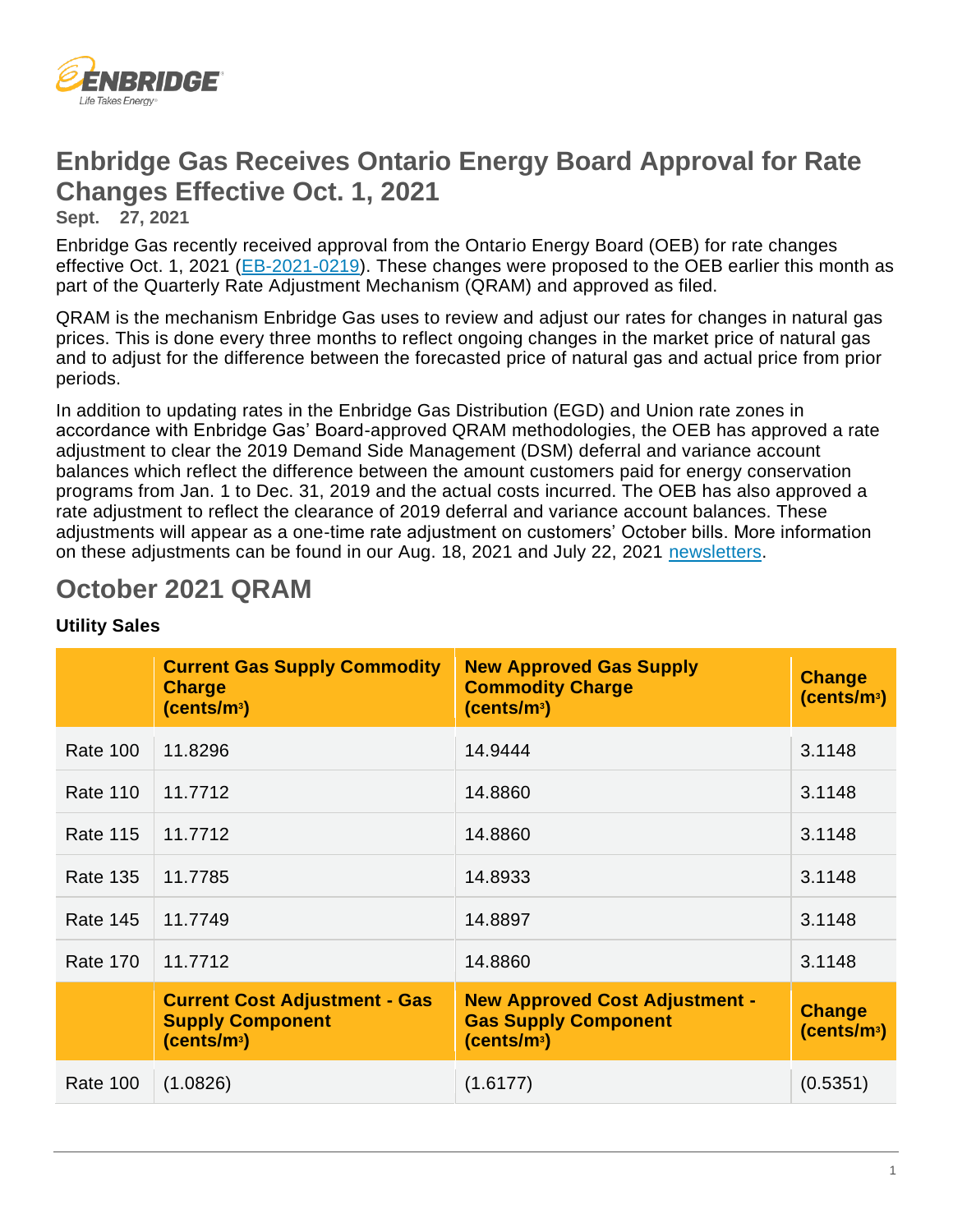

|                 | <b>Current Gas Supply Commodity</b><br><b>Charge</b><br>(cents/m <sup>3</sup> ) | <b>New Approved Gas Supply</b><br><b>Commodity Charge</b><br>(cents/m <sup>3</sup> ) | <b>Change</b><br>(cents/m <sup>3</sup> ) |
|-----------------|---------------------------------------------------------------------------------|--------------------------------------------------------------------------------------|------------------------------------------|
| <b>Rate 110</b> | (0.2994)                                                                        | (0.1748)                                                                             | 0.1246                                   |
| <b>Rate 115</b> | (0.1933)                                                                        | 0.0207                                                                               | 0.2140                                   |
| <b>Rate 135</b> | (0.1933)                                                                        | 0.0207                                                                               | 0.2140                                   |
| <b>Rate 145</b> | (0.9031)                                                                        | (1.2870)                                                                             | (0.3839)                                 |
| <b>Rate 170</b> | (0.8146)                                                                        | (1.1238)                                                                             | (0.3092)                                 |

### **Transportation Charges**

|                               | <b>Current Transportation</b><br><b>Charge</b><br>(cents/m <sup>3</sup> ) | <b>New Approved Transportation</b><br><b>Charge</b><br>(cents/m <sup>3</sup> ) | Change<br>(cents/m <sup>3</sup> ) |
|-------------------------------|---------------------------------------------------------------------------|--------------------------------------------------------------------------------|-----------------------------------|
| Transportation to<br>Enbridge | 3.7141                                                                    | 4.1543                                                                         | 0.4402                            |
| Transportation from<br>Dawn   | 0.9703                                                                    | 0.9703                                                                         | 0.000                             |

#### **Delivery Rates**

The following changes to delivery rates reflect quarterly updates to gas costs in delivery rates (unaccounted for gas) and the interim 2021 rates. This can be found on the "Delivery" line of the invoice.

|                   | <b>Approved Delivery Rate Change</b><br>(cents/m <sup>3</sup> ) |
|-------------------|-----------------------------------------------------------------|
| Rate 100 0.0049   |                                                                 |
| Rate 110   0.0507 |                                                                 |
| Rate 115   0.0495 |                                                                 |
| Rate 135   0.0491 |                                                                 |
| Rate 145   0.0526 |                                                                 |
| Rate 170   0.0506 |                                                                 |